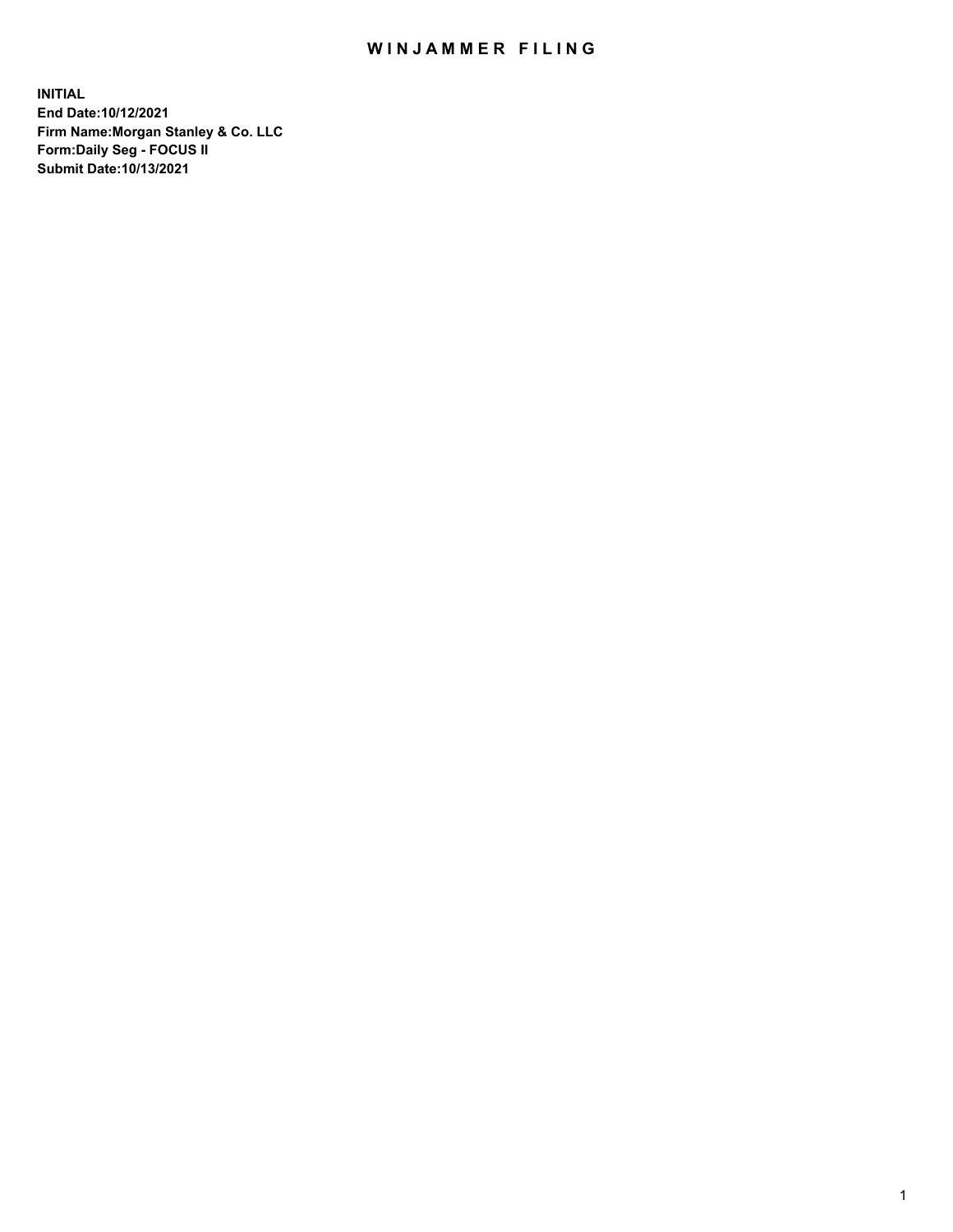**INITIAL End Date:10/12/2021 Firm Name:Morgan Stanley & Co. LLC Form:Daily Seg - FOCUS II Submit Date:10/13/2021 Daily Segregation - Cover Page**

| Name of Company                                                                                                                                                                                                                                                                                                                | Morgan Stanley & Co. LLC                                |
|--------------------------------------------------------------------------------------------------------------------------------------------------------------------------------------------------------------------------------------------------------------------------------------------------------------------------------|---------------------------------------------------------|
| <b>Contact Name</b>                                                                                                                                                                                                                                                                                                            | <b>Ikram Shah</b>                                       |
| <b>Contact Phone Number</b>                                                                                                                                                                                                                                                                                                    | 212-276-0963                                            |
| <b>Contact Email Address</b>                                                                                                                                                                                                                                                                                                   | Ikram.shah@morganstanley.com                            |
| FCM's Customer Segregated Funds Residual Interest Target (choose one):<br>a. Minimum dollar amount: ; or<br>b. Minimum percentage of customer segregated funds required:%; or<br>c. Dollar amount range between: and; or<br>d. Percentage range of customer segregated funds required between: % and %.                        | 235,000,000<br><u>0</u><br>00<br>0 Q                    |
| FCM's Customer Secured Amount Funds Residual Interest Target (choose one):<br>a. Minimum dollar amount: ; or<br>b. Minimum percentage of customer secured funds required:%; or<br>c. Dollar amount range between: and; or<br>d. Percentage range of customer secured funds required between:% and%.                            | 140,000,000<br><u>0</u><br><u>0 0</u><br>0 <sub>0</sub> |
| FCM's Cleared Swaps Customer Collateral Residual Interest Target (choose one):<br>a. Minimum dollar amount: ; or<br>b. Minimum percentage of cleared swaps customer collateral required:% ; or<br>c. Dollar amount range between: and; or<br>d. Percentage range of cleared swaps customer collateral required between:% and%. | 92,000,000<br><u>0</u><br><u>00</u><br>00               |

Attach supporting documents CH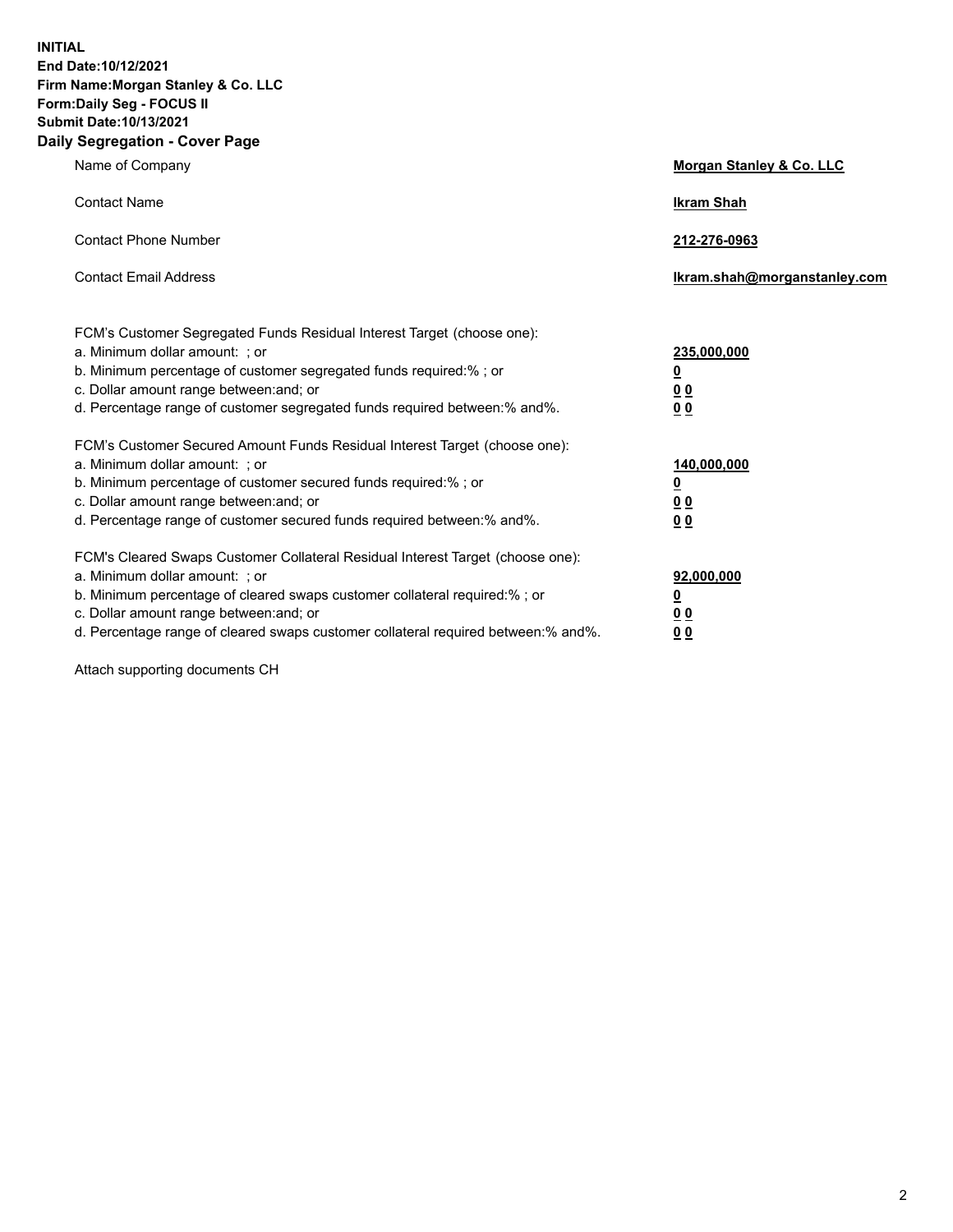## **INITIAL End Date:10/12/2021 Firm Name:Morgan Stanley & Co. LLC Form:Daily Seg - FOCUS II Submit Date:10/13/2021**

## **Daily Segregation - Secured Amounts**

Foreign Futures and Foreign Options Secured Amounts Amount required to be set aside pursuant to law, rule or regulation of a foreign government or a rule of a self-regulatory organization authorized thereunder 1. Net ledger balance - Foreign Futures and Foreign Option Trading - All Customers A. Cash **5,660,335,741** [7315] B. Securities (at market) **1,904,415,623** [7317] 2. Net unrealized profit (loss) in open futures contracts traded on a foreign board of trade **155,702,580** [7325] 3. Exchange traded options a. Market value of open option contracts purchased on a foreign board of trade **39,268,255** [7335] b. Market value of open contracts granted (sold) on a foreign board of trade **-22,435,711** [7337] 4. Net equity (deficit) (add lines 1. 2. and 3.) **7,737,286,488** [7345] 5. Account liquidating to a deficit and account with a debit balances - gross amount **41,774,782** [7351] Less: amount offset by customer owned securities **-40,523,908** [7352] **1,250,874** 6. Amount required to be set aside as the secured amount - Net Liquidating Equity Method (add lines 4 and 5) 7. Greater of amount required to be set aside pursuant to foreign jurisdiction (above) or line 6. FUNDS DEPOSITED IN SEPARATE REGULATION 30.7 ACCOUNTS 1. Cash in banks A. Banks located in the United States **569,163,336** [7500] B. Other banks qualified under Regulation 30.7 **307,402,161** [7520] **876,565,497** 2. Securities A. In safekeeping with banks located in the United States **525,454,907** [7540] B. In safekeeping with other banks qualified under Regulation 30.7 **54,575,509** [7560] **580,030,416** 3. Equities with registered futures commission merchants A. Cash **11,729,167** [7580] B. Securities **0** [7590] C. Unrealized gain (loss) on open futures contracts **-3,399,883** [7600] D. Value of long option contracts **0** [7610] E. Value of short option contracts **0** [7615] **8,329,284** [7620] 4. Amounts held by clearing organizations of foreign boards of trade A. Cash **0** [7640] B. Securities **0** [7650] C. Amount due to (from) clearing organization - daily variation **0** [7660] D. Value of long option contracts **0** [7670] E. Value of short option contracts **0** [7675] **0** [7680] 5. Amounts held by members of foreign boards of trade A. Cash **4,988,865,783** [7700] B. Securities **1,324,385,206** [7710] C. Unrealized gain (loss) on open futures contracts **159,102,463** [7720] D. Value of long option contracts **39,268,255** [7730]

- E. Value of short option contracts **-22,435,711** [7735] **6,489,185,996**
- 6. Amounts with other depositories designated by a foreign board of trade **0** [7760]
- 7. Segregated funds on hand **0** [7765]
- 8. Total funds in separate section 30.7 accounts **7,954,111,193** [7770]
- 9. Excess (deficiency) Set Aside for Secured Amount (subtract line 7 Secured Statement Page 1 from Line 8)
- 10. Management Target Amount for Excess funds in separate section 30.7 accounts **140,000,000** [7780]
- 11. Excess (deficiency) funds in separate 30.7 accounts over (under) Management Target **75,573,831** [7785]

**0** [7305]

[7354] **7,738,537,362** [7355]

**7,738,537,362** [7360]

[7530]

[7570]

[7740] **215,573,831** [7380]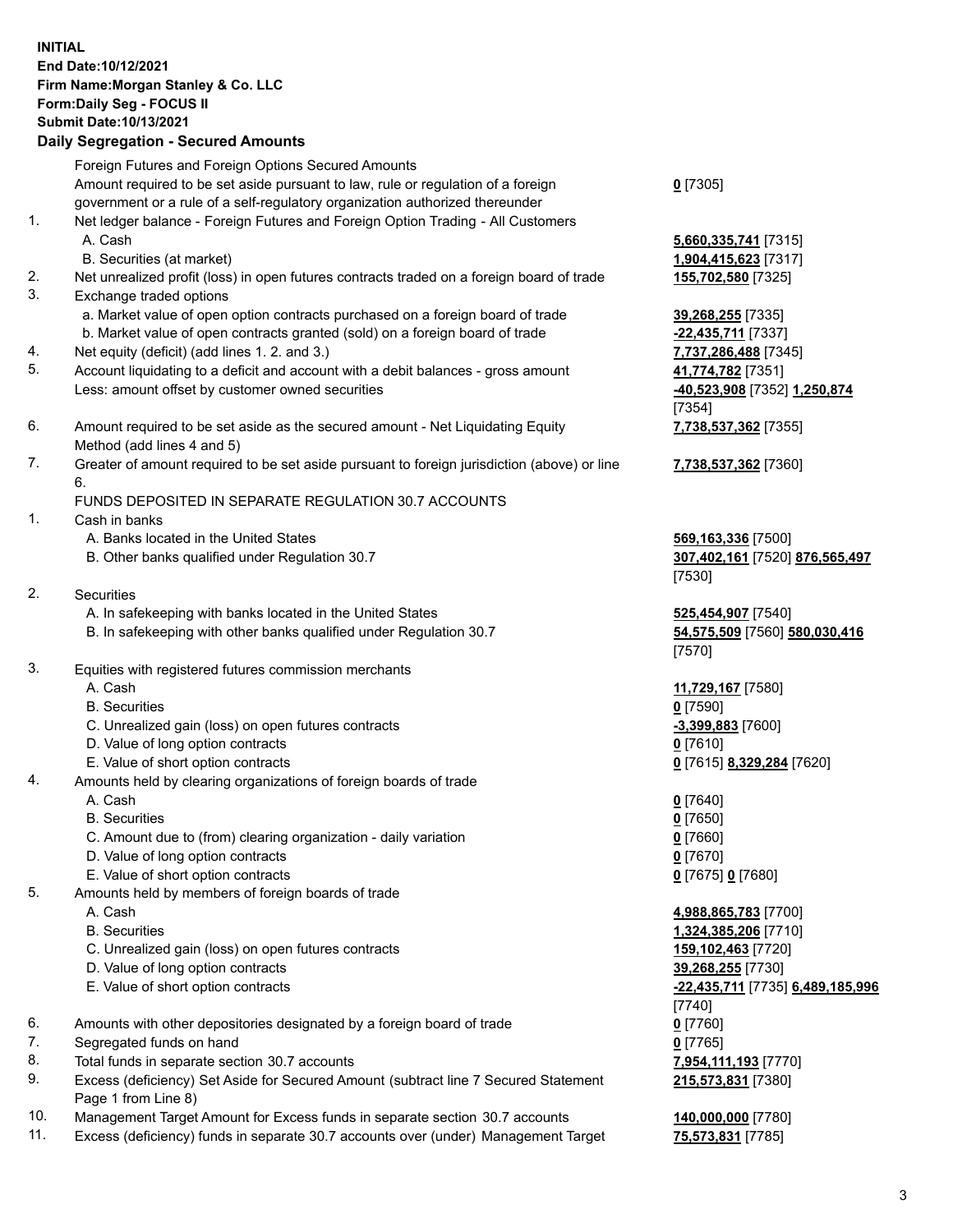**INITIAL End Date:10/12/2021 Firm Name:Morgan Stanley & Co. LLC Form:Daily Seg - FOCUS II Submit Date:10/13/2021 Daily Segregation - Segregation Statement** SEGREGATION REQUIREMENTS(Section 4d(2) of the CEAct) 1. Net ledger balance A. Cash **18,979,265,753** [7010] B. Securities (at market) **7,726,394,084** [7020] 2. Net unrealized profit (loss) in open futures contracts traded on a contract market **-1,864,490,324** [7030] 3. Exchange traded options A. Add market value of open option contracts purchased on a contract market **1,802,458,772** [7032] B. Deduct market value of open option contracts granted (sold) on a contract market **-1,374,542,032** [7033] 4. Net equity (deficit) (add lines 1, 2 and 3) **25,269,086,253** [7040] 5. Accounts liquidating to a deficit and accounts with debit balances - gross amount **540,247,224** [7045] Less: amount offset by customer securities **-539,529,300** [7047] **717,924** [7050] 6. Amount required to be segregated (add lines 4 and 5) **25,269,804,177** [7060] FUNDS IN SEGREGATED ACCOUNTS 7. Deposited in segregated funds bank accounts A. Cash **2,285,648,491** [7070] B. Securities representing investments of customers' funds (at market) **0** [7080] C. Securities held for particular customers or option customers in lieu of cash (at market) **3,213,686,917** [7090] 8. Margins on deposit with derivatives clearing organizations of contract markets A. Cash **15,325,275,970** [7100] B. Securities representing investments of customers' funds (at market) **0** [7110] C. Securities held for particular customers or option customers in lieu of cash (at market) **4,364,406,695** [7120] 9. Net settlement from (to) derivatives clearing organizations of contract markets **-122,116,768** [7130] 10. Exchange traded options A. Value of open long option contracts **1,802,458,772** [7132] B. Value of open short option contracts **-1,374,542,032** [7133] 11. Net equities with other FCMs A. Net liquidating equity **12,905,211** [7140] B. Securities representing investments of customers' funds (at market) **0** [7160] C. Securities held for particular customers or option customers in lieu of cash (at market) **0** [7170] 12. Segregated funds on hand **148,300,472** [7150] 13. Total amount in segregation (add lines 7 through 12) **25,656,023,728** [7180] 14. Excess (deficiency) funds in segregation (subtract line 6 from line 13) **386,219,551** [7190] 15. Management Target Amount for Excess funds in segregation **235,000,000** [7194]

16. Excess (deficiency) funds in segregation over (under) Management Target Amount Excess

**151,219,551** [7198]